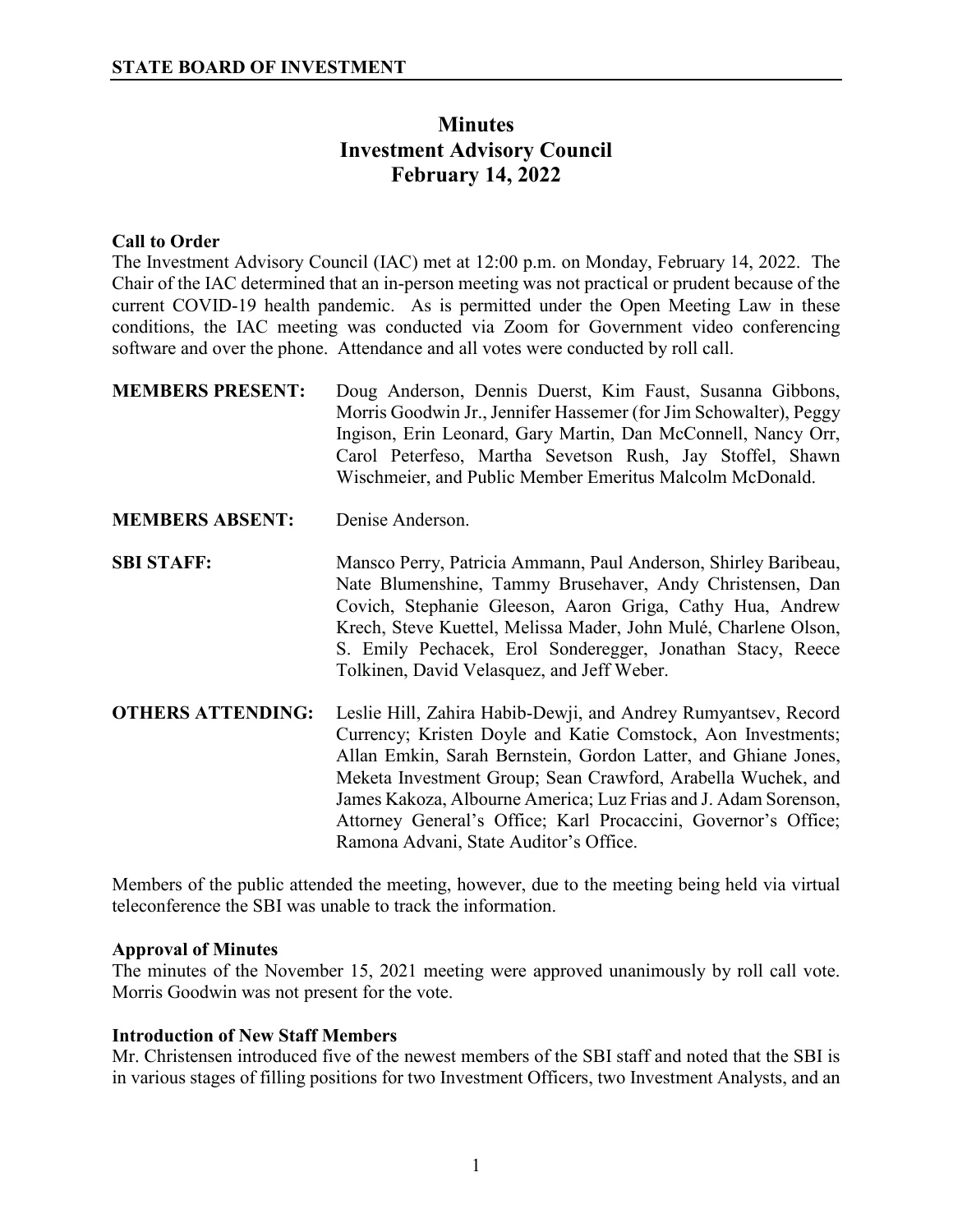Accounting Officer. Mr. Christensen also mentioned two job vacancies as one Investment Officer recently left and an Investment Accounting Specialist will be retiring soon.

## **Performance Summary**

Mr. Perry, Executive Director, referred members to the December 31, 2021 Performance Summary provided in Tab A of the meeting materials. Mr. Perry informed the Board that as of December 31, 2021 the SBI was responsible for almost \$136 billion in assets and that the Combined Funds represent \$94 billion of those assets. Mr. Perry reported that the Combined Funds continue to exceed its long-term objectives by outperforming its Composite Index over the ten-year period ending December 31, 2021 (Combined Funds 11.6% vs. Combined Fund Composite Index 11.2%) and provided a real rate of return above inflation over a 20 year timeperiod (Combined Funds 8.6% vs CPI-U 2.3%). The Combined Funds matched the composite index for the quarter and exceeded the composite index for all other reporting periods.

Mr. Perry noted that the Combined Funds actual asset mix is in-line with the asset allocation targets. He commented on the quarter-end returns for each asset group and that Public Equities performed slightly below its benchmark mainly from global equities, and to a lesser extent, domestic equities underperforming their respective benchmarks. Mr. Perry stated that for the quarter, the Total Fixed Income segment slightly underperformed its composite benchmark and the Private Markets invested allocation returned 6.4% and the uninvested allocation returned 11.1%. Next, Mr. Perry noted that the Volatility Benchmark Comparison shows the Combined Funds portfolio added value for all time-periods listed on a risk-adjusted basis. Lastly, Mr. Perry stated that the Combined Funds performance ranked in the first quartile for the quarter and the second quartile for the year ending December 31, 2021 compared to other public plans with over \$20 billion in assets in the Trust Universe Comparison Service (TUCS).

# **Executive Director's Administrative Report**

Mr. Perry referred members to Tab B of the meeting materials for the Executive Director's Administrative Report. He stated that the Administrative Budget gives an indication as to how close Staff has tracked the budget for the last six months and provided in the Tab is a copy of the SBI's Legislative Auditor letter, which has no written findings or recommendations; with the financial audit completed, the Fiscal Year 2021 Annual Report has been distributed. Mr. Perry continued that the Administrative Report included the Iran and Sudan summary and that there was no litigation during the quarter.

## **Report from Record Currency Management**

Mr. Martin, Chairperson on the IAC, introduced Mr. Sonderegger, Assistant Executive Director, Portfolio Management and Risk Analysis, to review the currency overlay program. Mr. Sonderegger referred members to Tab C of the meeting materials and reminded members that the Board authorized the implementation of the Currency Overlay Program for the Combined Funds as part of the Board Resolution passed in May 2020 Concerning the Management of Combined Funds Asset Allocation and Liquidity. Mr. Sonderegger stated that the scope of that authorization called for the Currency Overlay Program to be used primarily as a risk management tool to hedge the SBI's non-dollar equity exposure using a gradual implementation process using three phases, which was outlined in the meeting materials.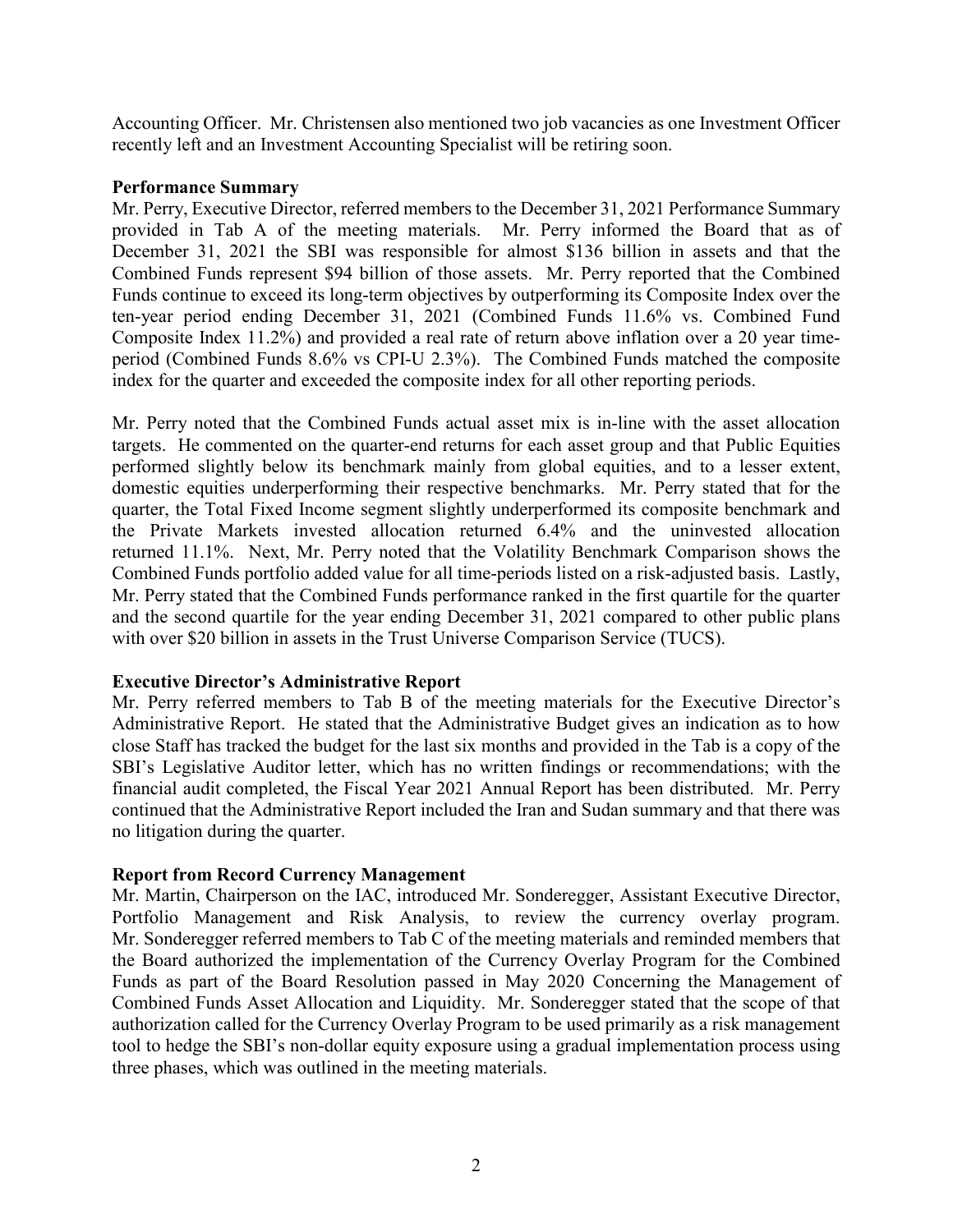Mr. Sonderegger introduced Ms. Hill, CEO of Record Currency Management, who presented on the currency overlay strategy and the performance and scope of the hedging program since its gradual roll out in October of 2020.

## **Private Markets Commitments**

Mr. Perry referred members to Tab J of the meeting materials for the Private Markets Commitments. He stated with his forthcoming retirement, Staff accelerated the schedule for approval of twenty-one private market recommendations, which would normally be presented over a six month to one-year time-period. Mr. Perry noted that he preferred not to be bringing forth any new commitments for consideration this time nor during his remaining tenure as Executive Director, but he agreed that moving forward with this tranche would be beneficial for the portfolio. He stated we would not be bringing forth any deals at the next meeting.

Mr. Perry introduced Mr. Krech, Director of Private Markets, to provide a summary of the private market recommendations. Mr. Krech reminded the Council that the due-diligence process continues even after Board approval as more documents and fund details become available throughout the year. Mr. Krech and Mr. Stacy responded to questions on the three new private market manager relationships, Clearlake Capital Partners, Siris Partners, and TSG Consumer Partners. Mr. Krech provided information on the annual capital raising timeline and general due diligence process, specifically with the three new private equity funds during a remote work environment. There were additional questions related to the sizing of the commitments with each manager, typical range of commitments, how sizing is determined, and selection process to determine a final list of private market investments to recommend. Mr. Krech addressed questions specifically to Minnesota Asia Investors regarding challenges completing due diligence with Asian based firms. Mr. Krech stated that the objective with Asia Alternatives, a fund of funds, was their ability to select successful local Asian managers given the limited resources the SBI has with a small staff, travel limitations, and language barriers. Mr. Krech reminded the Council that the Minnesota Asia Investors is divided into two pools of capital: the balanced pool, which invests alongside Asia Alternatives commingled fund vehicles; and the co-investment pool that makes direct commitments, or co-investments, in the underlying funds as well as in individual companies.

Mr. Krech stated that Staff is recommending investments in the following three funds with new private market managers: Clearlake Capital Partners VII (Private Equity), Siris Partners V (Private Equity), and TSG9 (Private Equity); and the following eighteen funds with existing private market managers: Advent International GPE X (Private Equity), Apax XI (Private Equity), Blackstone Capital Partners IX (Private Equity), Blackstone Growth II (Private Equity), Bridgepoint Europe VII (Private Equity), Brookfield Capital Partners VI (Private Equity), IK X Fund (Private Equity), KKR Core Investments Fund II (Private Equity), KKR Europe VI (Private Equity), MN Asia Investors, LP (Private Equity), Nordic Capital XI (Private Equity), Thoma Bravo XV (Private Equity), TPG Partners IX (Private Equity), WCAS XIV (Private Equity), Wind Point X (Private Equity), HPS Strategic Investment Partners Fund V (Private Credit), Oaktree Special Situations Fund III (Private Credit), and Värde Fund XIV (Private Credit).

A motion was made that the IAC endorse the twenty-one private markets commitments. The motion was seconded and approved unanimously by roll call vote.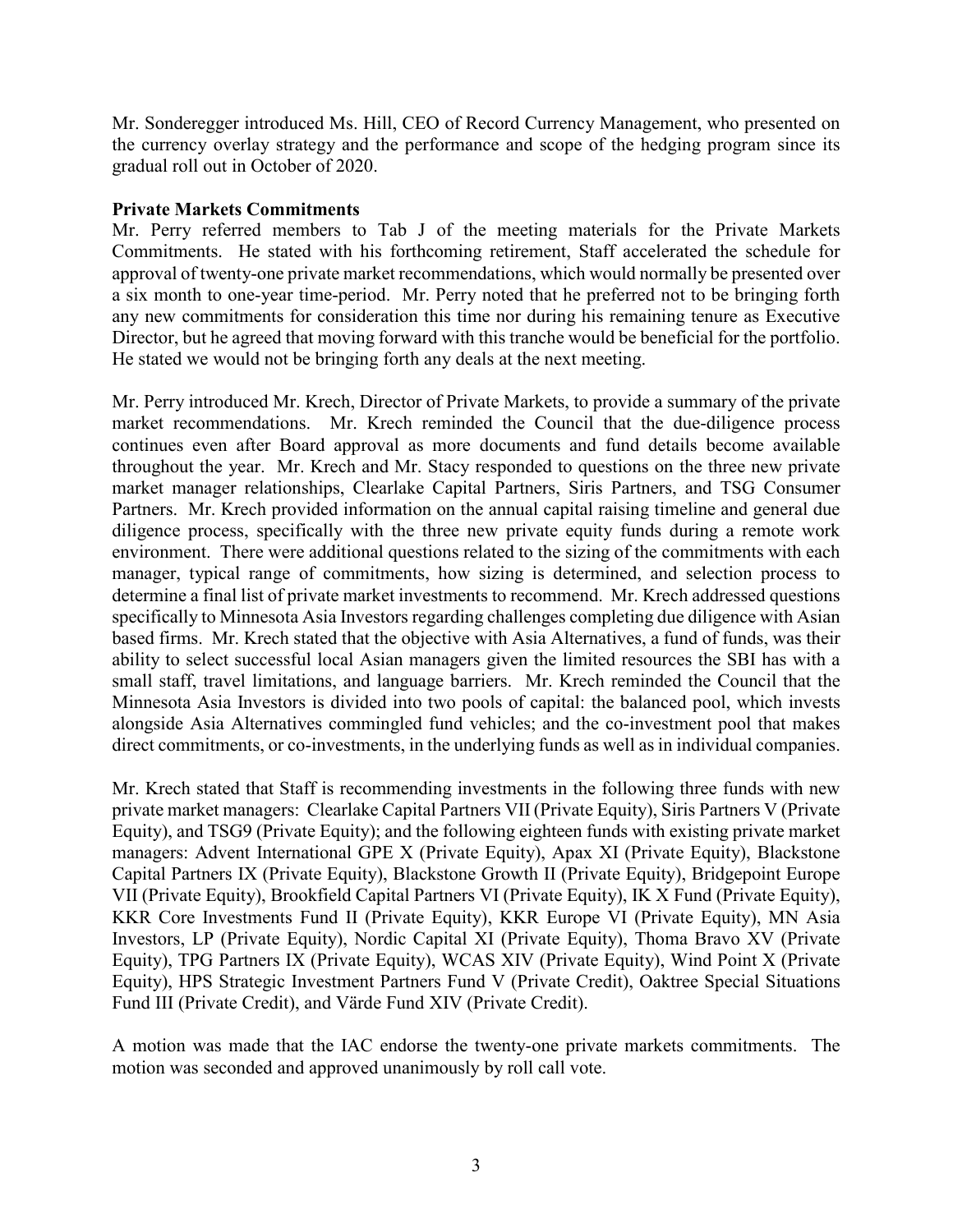#### **Treasury Protection Portfolio Duration Report**

Mr. Sonderegger presented on the Treasury Protection Portfolio Duration report and Staff Policy Paper included in Tab D of the meeting materials. Mr. Sonderegger stated that Staff conducted a review of the Treasury Protection Portfolio target duration and benchmark as inflationary pressures are expected to persist and pose the risk of a significant rise in interest rates from the recent low yield environment. As the Federal Reserve works to contain inflation in this scenario, staff suggested lowering the target duration range to nine years from the current target of twelve years as a risk mitigation strategy. In addition, staff suggested using interest rate triggers that would shift the target duration and benchmark to a dynamic target duration and policy benchmark based on prevailing interest rates as represented by the Ten-Year Treasury Note. Mr. Sonderegger addressed comments from the Council regarding suitable duration range for the portfolio, other risk-off hedge opportunities, increasing the active risk budget for managers rather than changing their benchmark, and equity risk premium triggers. As part of the discussion, Mr. Perry noted that the primary objective of the Treasury Protection Portfolio had less to do as a hedge and more to do with preservation of capital and to maintain a degree of liquidity. He noted that there is not enough scale in this allocation to provide an appropriate hedge and that the benchmark is not ideal as he would prefer not being at the long end of the curve and putting more dollars at risk. After discussion, Mr. Perry stated that since there was not a strong consensus among IAC members to move forward, he would not bring Staff's recommendation to change the current policy benchmark that would allow for a reduced duration in the portfolio from twelve years to nine years.

#### **Stewardship Items**

Mr. Mulé, Director Legal and Policy Services, informed the Council that the SBI's first annual Stewardship Report, which provides a comprehensive accounting of the SBI's work with Environmental, Social, and Governance (ESG) activities, can be found in the SBI's 2021 Annual Report and on the SBI's website. Mr. Mulé also noted that the smaller ESG reports continue to be distributed on a quarterly basis. Lastly, Mr. Mulé introduced Mr. Blumenshine, Investment Officer, Stewardship and ESG, to introduce the next two agenda items: Diversity, Equity and Inclusion (DEI) Task Force and Meketa's Climate Risk Project.

## *Report from the DEI Task Force*

Mr. Blumenshine referred members to the DEI Task Force Report provided in Tab E of the meeting materials. He reminded members that the Task Force was created by the Executive Director to identify opportunities and make recommendations to the Executive Director on how to increase DEI in the SBI's investment program. Mr. Blumenshine introduced Ms. Gibbons and Mr. Goodwin, co-chairs of the DEI Task Force, to share their initial recommendations as well as provide an update on progress made towards future objectives.

Mr. Goodwin began the discussion noting the large amount of credible data on the benefits of considering investment practices, policies, and beliefs with a DEI viewpoint. Next, Ms. Gibbons stated that the research supports both the economic and performance benefits of having diverse teams. Ms. Gibbons stressed that every step in the Task Force research was as fiduciaries and recommendations of the Task Force was to lead to improved investment results and economic outcomes that benefit plan participants and beneficiaries, the State of Minnesota, and its taxpayers. Ms. Gibbon's asked for the Council's input into the Task Force findings. Ms. Gibbons commented on the importance to lean on the consultants to expand the list of DEI managers under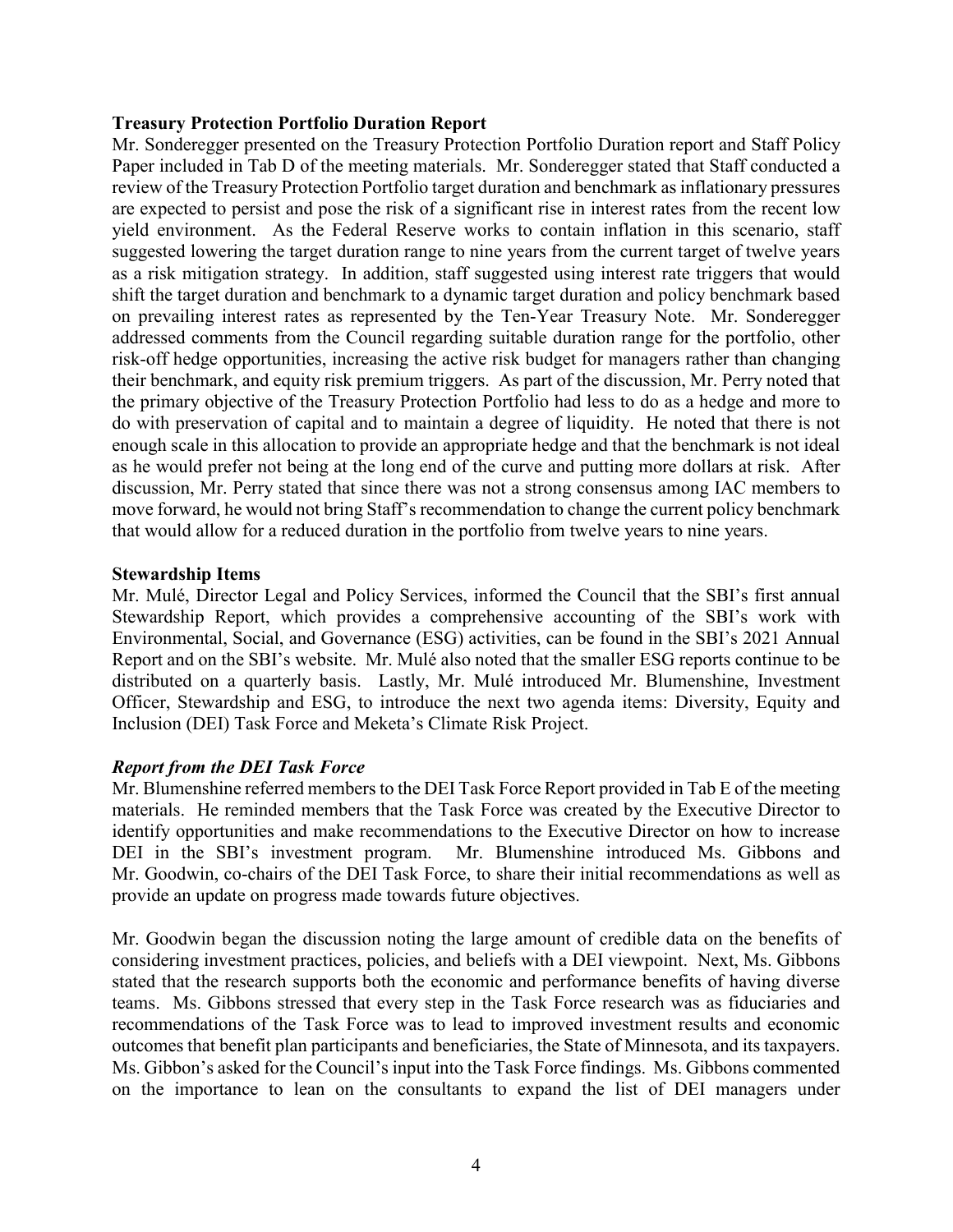consideration. Ms. Comstock with Aon and Ms. Jones with Meketa commented on advancements their respective firms are making with DEI manager coverage.

Lastly, Mr. Perry discussed next steps with the DEI Task Force recommendations outlined in Tab E of the meeting materials. Mr. Perry stated that he will have further discussions with Meketa, who helped frame the original investment beliefs, and others. Mr. Perry also stated that he would bring any final edits back to the IAC for their input before going to the Board if he decides to update the investment beliefs prior to his retirement.

## *Meketa Climate Risk Project Report*

Mr. Blumenshine introduced Mr. Emkin and Ms. Bernstein from Meketa who were retained in August 2021 to complete a climate special project that reviews the impact of climate risk and address how best to mitigate its impact on investment assets. Ms. Bernstein stated that this project would be issued in three reports. Phase One - Climate Global Trends, is included in Tab F of the meeting materials. Phase Two will survey global pension plans on how they manage climate risk and opportunities and how they approach investments in order to align with the Paris Climate Accords. Phase Three, Ms. Bernstein noted, will analyze the SBI's current total portfolio exposure to climate risk and opportunities across all of the asset classes and provide options for the SBI to discuss potential implementation for a successful climate transition strategy consistent with the Paris Climate Accords. Ms. Bernstein noted Phase One, Climate Global Trends, covers climate change global outlook, developments on the energy transition away from fossil fuels, how climate change is interacting with financial markets, how climate policies, regulations and institutional collaborations are evolving, and background on available climate data and metrics and risk ratings and analytic tools such as climate scenarios analysis. Through this research, Meketa has found overwhelming evidence that global warming is real and that physical climate risk and the energy transition will affect everything.

## **Report on Combined Funds Portfolio by SBI Consultants**

Mr. Martin introduced the next agenda item, which includes reports from each of the SBI's consultants on the Combined Funds portfolio.

## *Albourne Partners*

Mr. Christensen, Assistant Executive Director, Investment Strategy and Administration, introduced Mr. Crawford and Mr. Kakoza with Albourne Partners, SBI's private market consultant, to present the information provided in Tab G of the meeting materials. Mr. Crawford began by identifying Albourne's capabilities and the resources available to Staff. Albourne acts as an extension of Staff and helps with back and middle office duties that include custodial reconciliation, and fee reporting and validation, and assists with advisory services with pacing models, asset allocation work, and due diligence on items like ESG and DEI initiatives within private markets. Mr. Crawford noted that Albourne has an established New and Emerging Managers program where they are looking for the next generation of talent and provided information on their diverse manager coverage. Mr. Kakoza provided additional information on the project they are working on with Staff, which incorporates ESG and DEI data collection as part of the SBI's due diligence during the managers fundraising process. He noted a recent initiative at Albourne has been to include further integration of the DEI questionnaire into their operational due diligence process.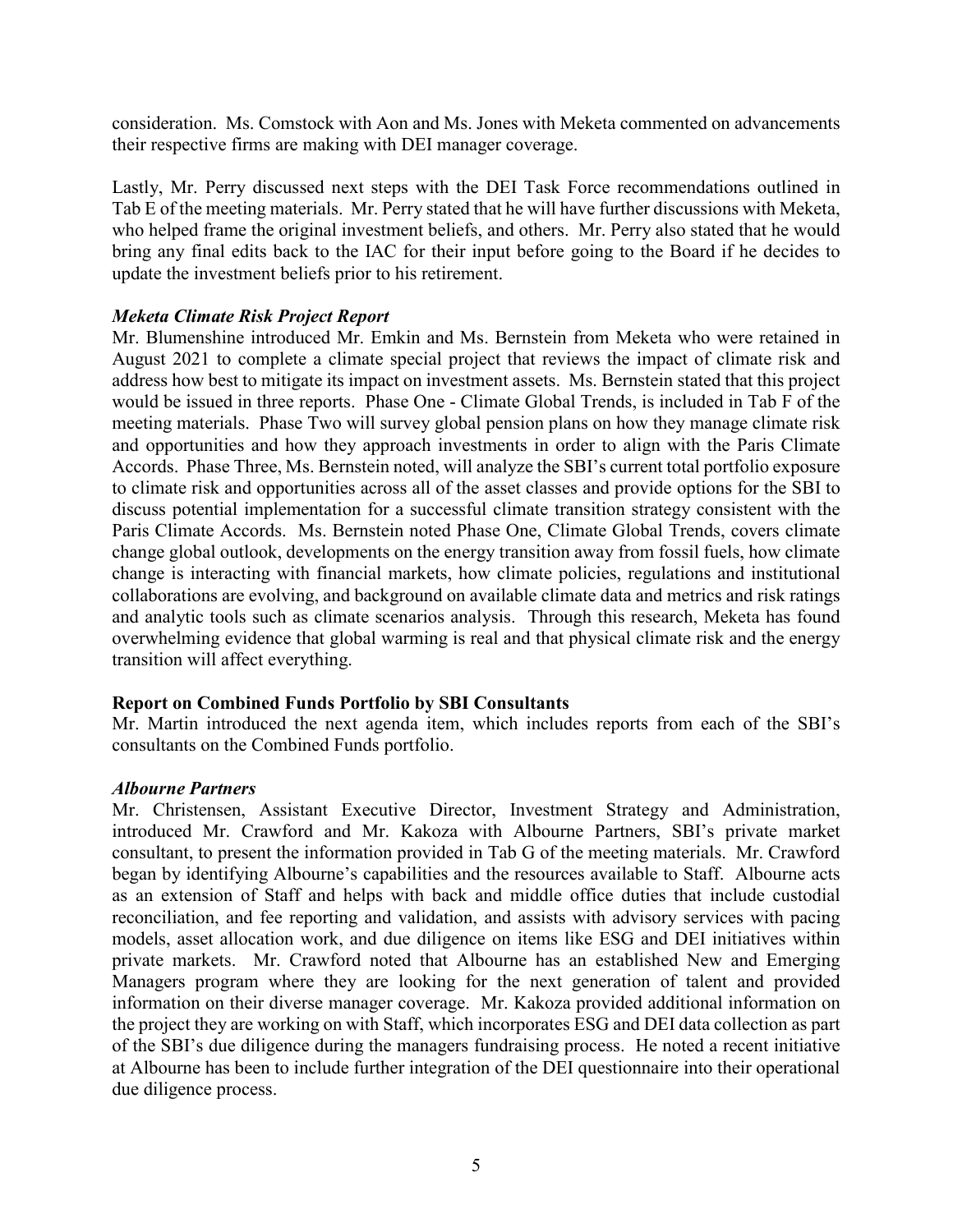#### *Aon Investments*

Mr. Christensen introduced Ms. Doyle and Ms. Comstock of Aon Investments to give their overview of the SBI's portfolio. Ms. Doyle started with comments that they believe the SBI's governance structure follows best practices with the different committees of the Board and the use of investment experts on the IAC to help with investment decisions. Ms. Doyle noted that there are not a lot of U.S. public pension plans with a similar governance structure and believes this structure allows for constructive dialogue and ultimately leads to effective decision-making across the organization and at the Board level. Aon would encourage further discussion with the level of delegation that Staff has in terms of selection of investment managers. Aon surveyed the top fifteen U.S. public pension plans and found the SBI to be at the lower end of the spectrum compared to its peers in terms of the amount of delegation allowed. Currently, in the public markets, Staff has the discretion to allocate dollars and terminate, but require Board approval to hire. Mr. Perry noted that this is a historical practice and that the Board could delegate the hiring of managers to Staff. He also noted that in the future when having the discussion on delegation it should address the benefits and the risks.

Ms. Doyle also stated that Aon would also recommend adopting a formal investment policy statement to use as a guide for the IAC; and given the support they provide to staff, Aon would encourage more interaction with the consultants at these meetings. Ms. Doyle noted that many of the portfolio recommendations have been incorporated since Aon made their initial recommendations when hired. This included increasing the private markets allocation and taking larger sizes at the manager levels, the addition of a return seeking fixed income sub-asset class and ability to fund an opportunistic manager. Lastly, Ms. Doyle noted the shift to passive in areas where active risk is not compelling; mainly within domestic equity and developed international equity.

Ms. Comstock highlighted Aon's thoughts on opportunities and areas of focus for the SBI to consider. These include an allocation to core real estate, additional diversification within private markets, more commitments to private credit and non-core real estate, resources towards an opportunistic asset group, complete a formal asset liability study, active management aligned with Staff's conviction, and periodic review of benchmarks for both public market and private market managers.

## *Meketa Investment Group*

Mr. Martin next introduced Mr. Emkin and Ms. Jones of Meketa Investment Group to provide their assessment and overview of the SBI's portfolio. Mr. Emkin stated that the most important decision that will impact the portfolio and the highest priorities should be to look at asset liability management across all the portfolios focusing on liquidity and defining risk. Mr. Emkin believes that the IAC and the Board should focus on higher-level items that include strategic asset allocation and structured portfolios and to spend less time on manager selection. Lastly, Mr. Emkin noted that the SBI has had the rare benefit of 35 to 40 years of continuity and history in its leadership and that now is the time to maintain the culture and keep Staff motivated and feeling valued. Mr. Emkin introduced Ms. Jones to provide comments on the Combined Funds portfolio. Ms. Jones suggested revisiting the allocation to active and passive management with a focus towards high conviction active managers. She continued that a reduction in the number of managers in the public equity and fixed income asset classes could provide potential fee savings